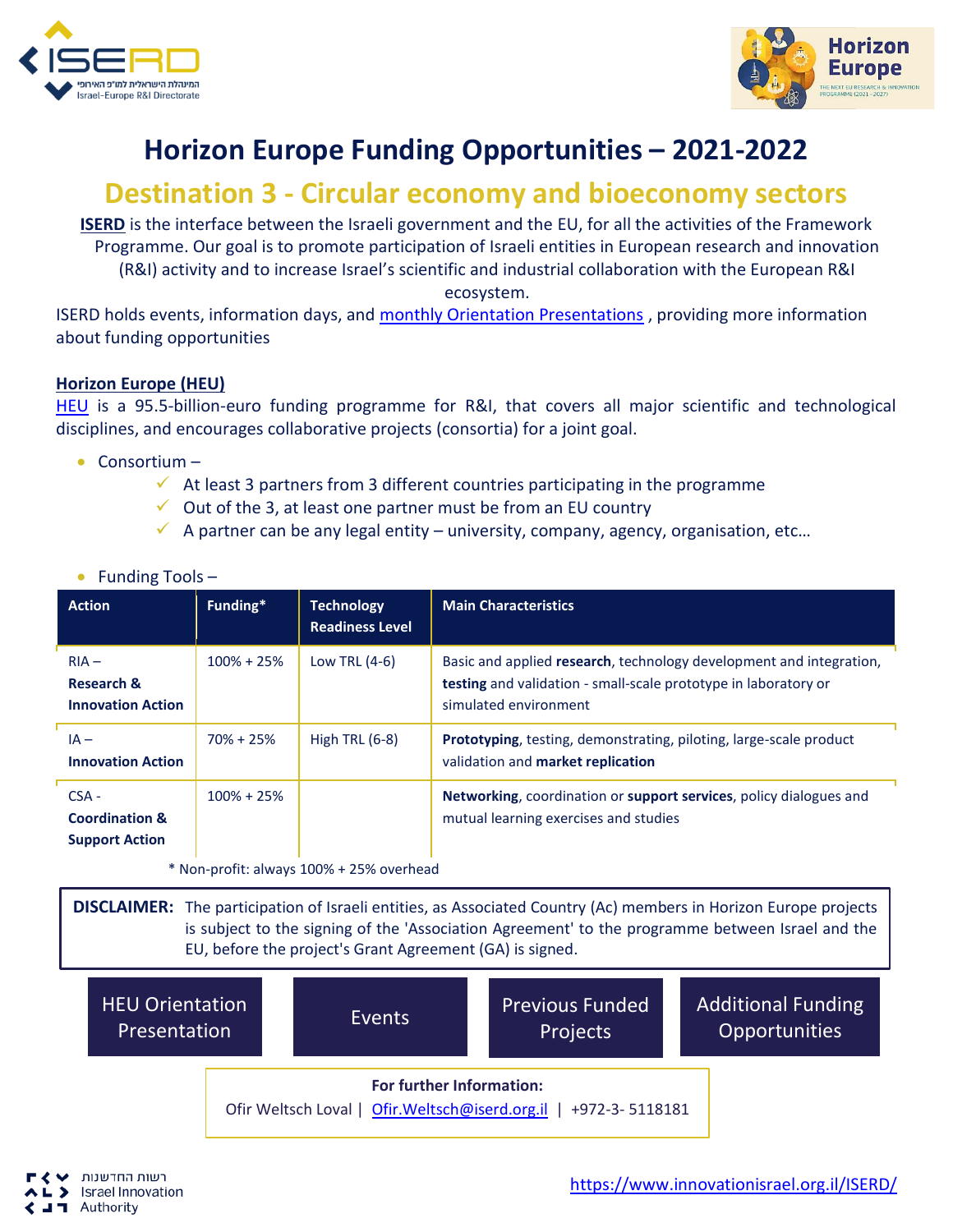



| <b>Topic</b>                                                                                                                                                                                                                                    | <b>Expected TRL</b> | <b>Budget</b><br>per<br>Grant<br>[ME] | No. of<br><b>Projects</b> | <b>Action</b> | <b>Deadline</b>                                          |  |  |  |  |
|-------------------------------------------------------------------------------------------------------------------------------------------------------------------------------------------------------------------------------------------------|---------------------|---------------------------------------|---------------------------|---------------|----------------------------------------------------------|--|--|--|--|
| <b>Destination 3 - Circular economy and bioeconomy sectors</b>                                                                                                                                                                                  |                     |                                       |                           |               |                                                          |  |  |  |  |
| <b>Enabling a circular economy transition</b>                                                                                                                                                                                                   |                     |                                       |                           |               |                                                          |  |  |  |  |
| HORIZON-CL6-2022-CIRCBIO-01-01: Circular Cities<br>and Regions Initiative's project development<br>assistance (CCRI-PDA)                                                                                                                        |                     | $0.4 - 2$                             | 6                         | <b>CSA</b>    | 15.2.2022                                                |  |  |  |  |
| HORIZON-CL6-2022-CIRCBIO-02-01-two-stage:<br><b>Integrated solutions for circularity in buildings and</b><br>the construction sector                                                                                                            | $6-8$               | $6 - 8$                               | 3                         | IA            | 15.2.2022<br>(First stage)<br>1.9.2022<br>(Second stage) |  |  |  |  |
| Innovating sustainable bio-based systems and the bioeconomy                                                                                                                                                                                     |                     |                                       |                           |               |                                                          |  |  |  |  |
| HORIZON-CL6-2022-CIRCBIO-01-02: Marginal lands<br>and climate-resilient and biodiversity-friendly<br>crops for sustainable industrial feedstocks and<br>related value chains                                                                    | 7                   | $\overline{7}$                        | 2                         | IA            | 15.2.2022                                                |  |  |  |  |
| HORIZON-CL6-2022-CIRCBIO-01-03: Benefits of the<br>transition towards sustainable circular bio-based<br>systems from linear fossil-based                                                                                                        |                     | $\overline{2}$                        | $\overline{2}$            | <b>CSA</b>    | 15.2.2022                                                |  |  |  |  |
| HORIZON-CL6-2022-CIRCBIO-01-04: Maximising<br>economic, environmental and social synergies in<br>the provision of feedstock for bio-based sectors<br>through diversification and increased sustainability<br>of agricultural production systems | $6 - 7$             | 8                                     | 1                         | IA            | 15.2.2022                                                |  |  |  |  |
| HORIZON-CL6-2022-CIRCBIO-01-05: EU-China<br>international cooperation on unlocking the<br>potential of agricultural residues and wastes for<br>circular and sustainable bio-based solutions                                                     |                     | 8                                     | 1                         | <b>RIA</b>    | 15.2.2022                                                |  |  |  |  |
| HORIZON-CL6-2022-CIRCBIO-02-02-two-stage:<br><b>Exploring extreme environments: novel adaptation</b><br>strategies at molecular level for bio-based<br>innovation                                                                               | $4 - 5$             | 5                                     | $\overline{2}$            | <b>RIA</b>    | 15.2.2022<br>(First stage)<br>1.9.2022<br>(Second stage) |  |  |  |  |
| HORIZON-CL6-2022-CIRCBIO-02-03-two-stage:<br>Sustainable biodegradable novel bio- based<br>plastics: innovation for sustainability and end-of-<br>life options of plastics                                                                      | $7 - 8$             | 6                                     | $\overline{2}$            | IA            | 15.2.2022<br>(First stage)<br>1.9.2022<br>(Second stage) |  |  |  |  |